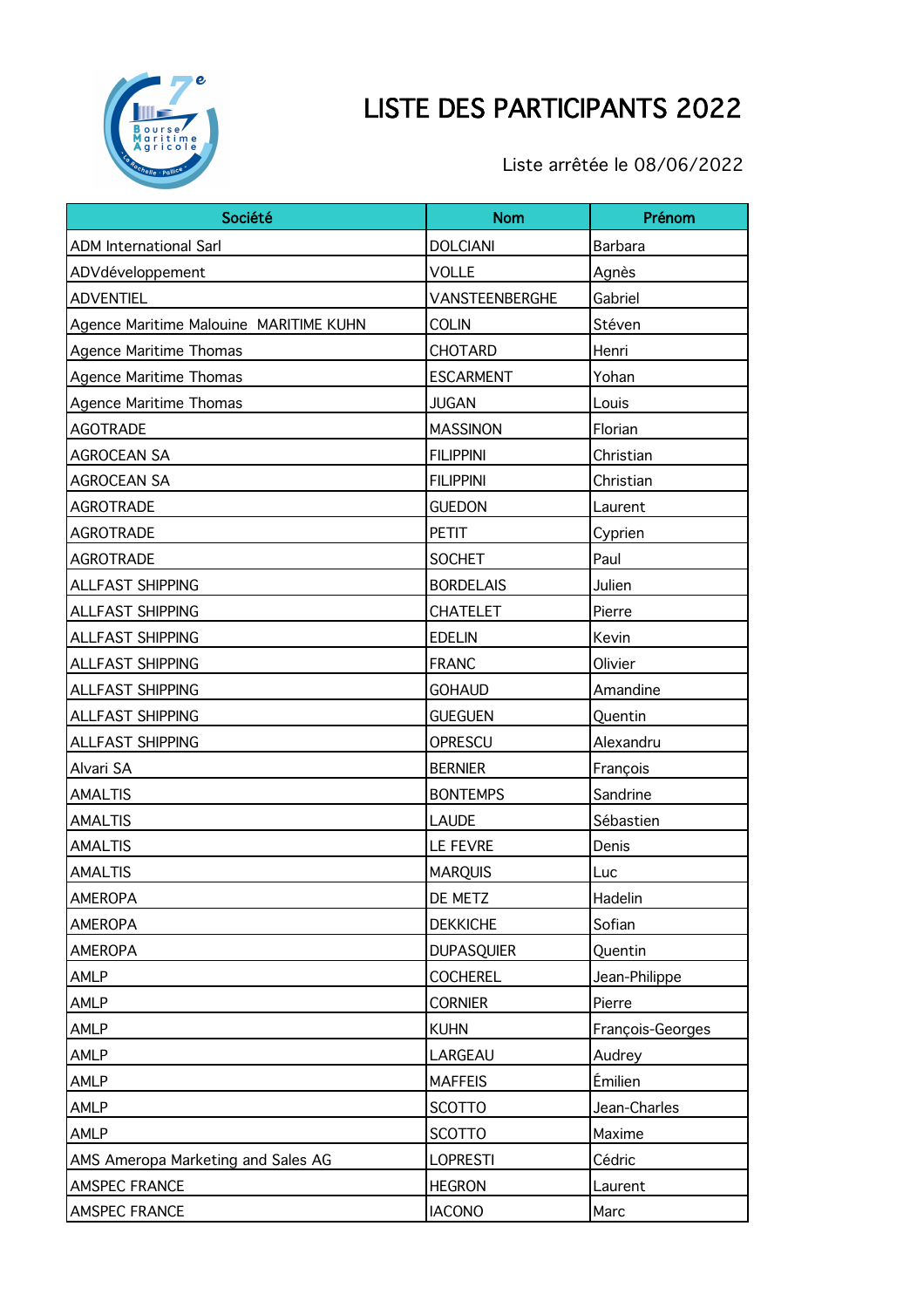| AMSPEC FRANCE                   | <b>MARIE</b>     | Gilles          |
|---------------------------------|------------------|-----------------|
| AMSPEC FRANCE                   | MARTI-PLAZA      | Eva             |
| AMSPEC SUISSE SA                | <b>RUPPE</b>     | Thierry         |
| AQUITAINE COURTAGE              | <b>BERGEY</b>    | Philippe        |
| AQUITAINE COURTAGE              | <b>DESBOIS</b>   | Alexandre       |
| AQUITAINE COURTAGE              | <b>MORVANT</b>   | Claire          |
| AQUITAINE COURTAGE              | <b>ROUILLAY</b>  | Sébastien       |
| <b>AQUITAINE COURTAGE</b>       | <b>STROUBLE</b>  | François        |
| AQUITAINE COURTAGE              | <b>TREMBLAY</b>  | Thierry         |
| <b>ARTERRIS</b>                 | <b>BRUNEL</b>    | Thierry         |
| <b>ATENA</b>                    | <b>DELEU</b>     | Angélique       |
| <b>ATENA</b>                    | <b>GUILLAUD</b>  | Paméla          |
| <b>ATENA</b>                    | RÉMY             | Guillaume       |
| ATLANTIC CONTROL                | <b>GOMEZ</b>     | Pierre          |
| ATLANTIC CONTROL                | <b>GUERRY</b>    | Éric            |
| ATLANTIQUE ANALYSES             | <b>BAUDON</b>    | Gautier         |
| ATLANTIQUE ANALYSES             | <b>CROSNIER</b>  | Fabrice         |
| ATLANTIQUE ANALYSES             | <b>RIFFAUD</b>   | Denis           |
| ATLANTIQUE CÉRÉALES             | <b>BOITARD</b>   | Jérémy          |
| ATLANTIQUE CÉRÉALES             | <b>LACROIX</b>   | Marc            |
| <b>Atlantique Formations</b>    | <b>MOREAU</b>    | Francis         |
| <b>Atlantique Formations</b>    | <b>TRONEL</b>    | Nicolas         |
| <b>ATOL</b>                     | <b>CHAUDERON</b> | Émilie          |
| <b>ATOL</b>                     | <b>FRANÇOIS</b>  | Romain          |
| <b>ATOL</b>                     | <b>MAULAVE</b>   | Laurent         |
| <b>ATOL</b>                     | ROLLAND-TARAUD   | Christine       |
| <b>AXSO</b>                     | LENNE            | Antoine         |
| BAG N PLAST / CFGEDIS GROUP     | <b>DARCEL</b>    | Léo             |
| <b>BESSÉ</b>                    | BESSÉ            | Jean-Michel     |
| <b>BIOMASS CONCEPT</b>          | PAVAGEAU         | Blandine        |
| <b>BIOMASS CONCEPT</b>          | <b>PONZI</b>     | Anna            |
| <b>BIOMASS CONCEPT</b>          | <b>VIET</b>      | Jérôme          |
| <b>BUNGE</b>                    | <b>CROSNIER</b>  | Catherine       |
| <b>C.CHANAL SA</b>              | CHANAL           | Caroline        |
| <b>CACEIS</b>                   | <b>DUCOURNAU</b> | Morgane         |
| CACEIS BANQUE                   | YADINY           | Myriam          |
| CARGILL FRANCE                  | <b>ANTOUN</b>    | Clément         |
| <b>CARGILL FRANCE</b>           | <b>ROBARD</b>    | Samuel          |
| <b>CARGRILL</b>                 | <b>CHOQUET</b>   | Vincent         |
| CAVAC                           | DELUMEAU         | Louis-Guillaume |
| CAVAC                           | <b>PONS</b>      | Adrien          |
| <b>CEREAPRO</b>                 | <b>GAULLIER</b>  | Louis           |
| CEREAPRO                        | <b>GOGUE</b>     | Benjamin        |
| CF TECHNOLOGIES / CFGEDIS GROUP | <b>LENNES</b>    | Thierry         |
| <b>CHAGRAINS TRADING</b>        | MARMASSE         | Ludovic         |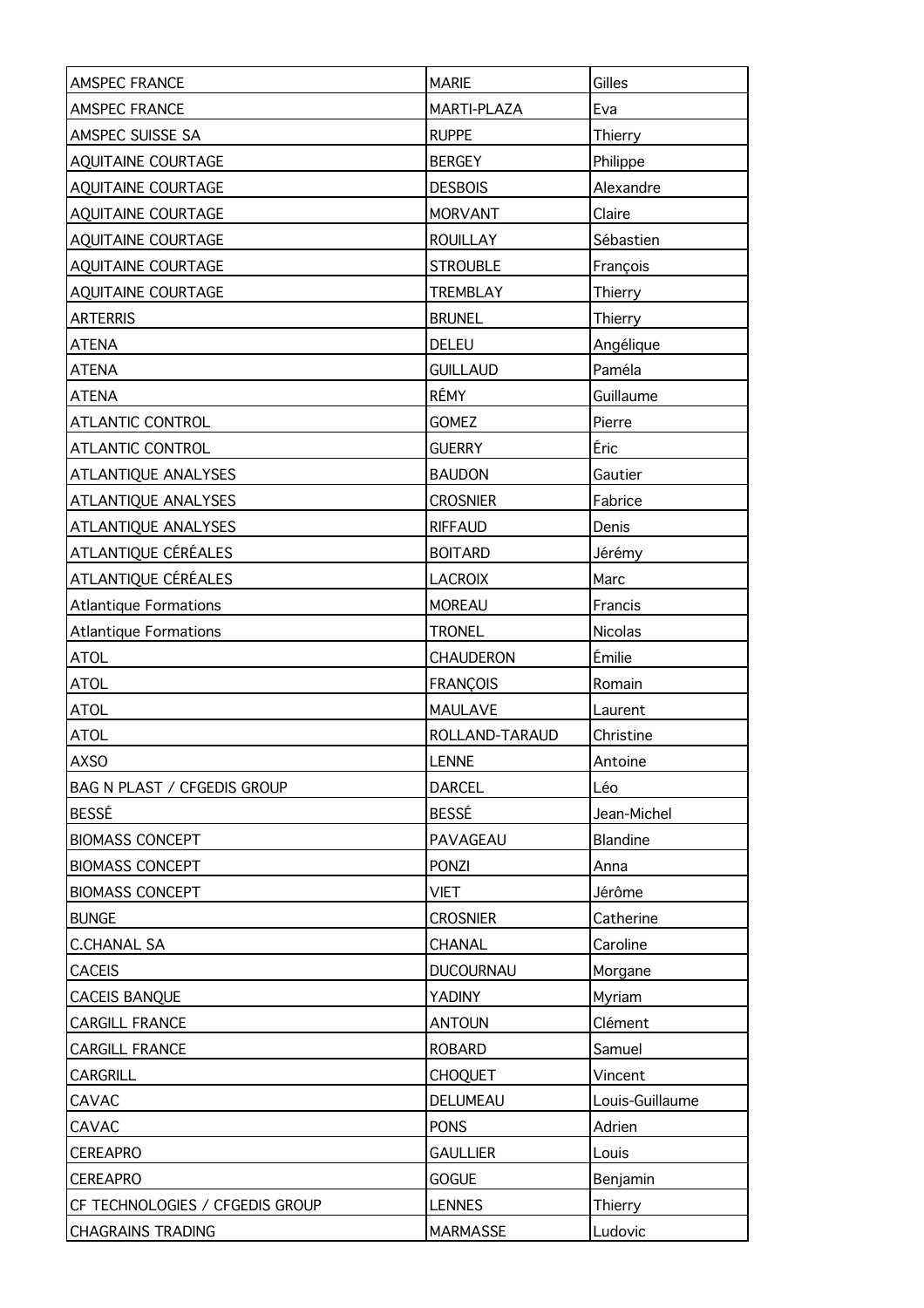| CITÉ GESTION                              | CONSTANCE         | Virginie      |
|-------------------------------------------|-------------------|---------------|
| <b>CONTROL UNION</b>                      | <b>DALOZ</b>      | François      |
| <b>CONTROL UNION</b>                      | <b>SCHNEIDER</b>  | Etienne       |
| <b>CONTROL UNION Inspections France</b>   | <b>DUROUCHOUX</b> | Frédéric      |
| <b>CONTROL UNION Inspections France</b>   | <b>EISMA</b>      | Daniel        |
| <b>CONTROL UNION Inspections France</b>   | <b>RAFFLIN</b>    | Yann          |
| COOP DE MANSLE                            | <b>ROBERT</b>     | Florian       |
| COOPÉRATIVE AGRICOLE DE LA TRICHERIE      | <b>BICHON</b>     | Benjamin      |
| <b>DANIAUD LCS</b>                        | <b>BOURDIN</b>    | Quentin       |
| DUGUE COURTAGE                            | <b>BONDOUX</b>    | Manuel        |
| <b>DUGUE COURTAGE</b>                     | <b>EVRARD</b>     | Olivier       |
| <b>DUREPAIRE</b>                          | <b>MESNARD</b>    | Patrick       |
| <b>DURUM SAS</b>                          | SAINT-JEAN        | Stéphane      |
| <b>ESCOORT</b>                            | <b>GUILLAUD</b>   | Fabien        |
| <b>ESCOORT</b>                            | <b>PEREZ</b>      | Vincent       |
| <b>ESP@CE SAS</b>                         | <b>EVERLING</b>   | Jean-Philippe |
| ETS MICHEAU DALEME                        | <b>DALEME</b>     | François      |
| <b>ETS MICHEAU DALEME</b>                 | <b>DALEME</b>     | Pascal        |
| EUROCHEM AGRO FRANCE                      | <b>NOVELLI</b>    | Florence      |
| <b>EUROPORTE</b>                          | <b>MARCHAIS</b>   | Bernard       |
| <b>EVA</b>                                | <b>GRIMAUD</b>    | Francis       |
| FERRARI SHIPPING AGENCY                   | <b>POULAIN</b>    | Jean-Jacques  |
| FERRARI SHIPPING AGENCY                   | <b>POULAIN</b>    | Jean-Jacques  |
| <b>FERTIAGRO</b>                          | <b>BRANGER</b>    | Kristie       |
| <b>FERTIAGRO</b>                          | <b>MECHAIN</b>    | Romain        |
| <b>FERTIAGRO</b>                          | <b>NOIRET</b>     | Pierre-Arnaud |
| <b>FERTIGLOBE</b>                         | DE CHAMPFLEURY    | Clément       |
| FERTILORE                                 | <b>COTTREL</b>    | Cyprien       |
| FERTILORE                                 | <b>PETITPAS</b>   | Vincent       |
| French Atlantic Ship Agencies             | LE CORRE          | Jonathan      |
| Fret SNCF                                 | <b>BONTEMPS</b>   | Vincent       |
| Fret SNCF                                 | <b>COLAS</b>      | Jean          |
| Fret SNCF                                 | <b>FOURMENT</b>   | Arnaud        |
| Fret SNCF                                 | <b>MARC</b>       | Christophe    |
| Fret SNCF                                 | <b>MARCHAL</b>    | Pascal        |
| <b>GRAINBOW</b>                           | <b>ABRAHAM</b>    | Elsa          |
| <b>GRAINBOW</b>                           | <b>BARRANGER</b>  | Ronan         |
| <b>GRAINBOW</b>                           | <b>CLABAUT</b>    | Jeanne        |
| <b>GRAINBOW</b>                           | <b>PERTRIAUX</b>  | Guillaume     |
| <b>GRAINS OVERSEAS</b>                    | <b>COUZI</b>      | Glazik        |
| <b>GRAINS OVERSEAS</b>                    | <b>HERMAN</b>     | Jean-Baptiste |
| Grand Port Fluvio-Maritime de l'Axe-Seine | <b>GABORIEAU</b>  | Manuel        |
| <b>GROUPE ISIDORE</b>                     | <b>BUREAU</b>     | Stéphanie     |
| Groupe PIVETEAU                           | PELLECCHIA        | Flavien       |
| Groupe PIVETEAU                           | PIVETEAU          | Gérard        |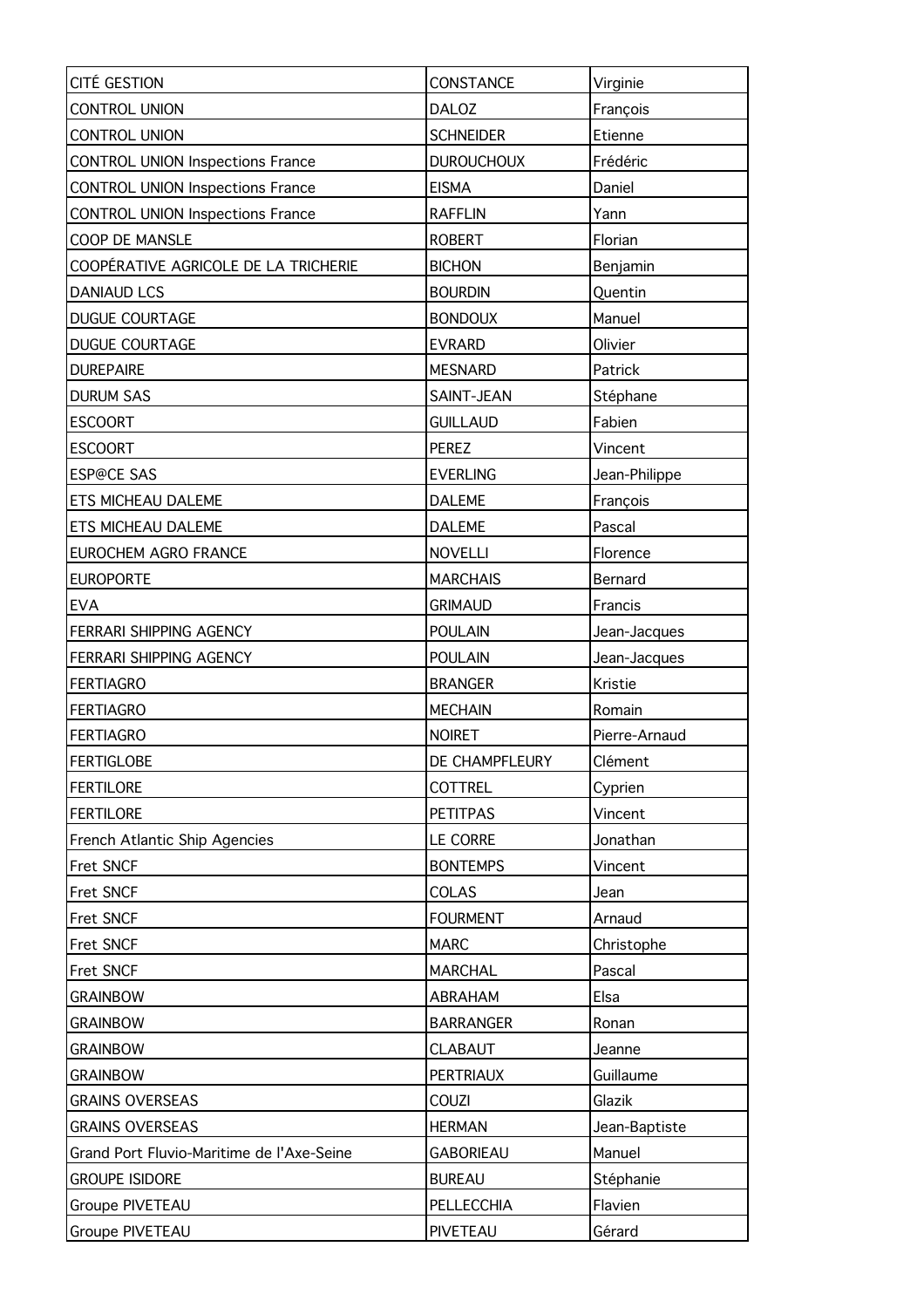| Groupe TARDET                  | <b>NIQUE</b>      | Christophe      |
|--------------------------------|-------------------|-----------------|
| Groupe TARDET                  | <b>TARDET</b>     | Vincent         |
| Helm Engrais France            | <b>CHAPELIER</b>  | Frédéric        |
| Helm Engrais France            | LE TEXIER         | Éric            |
| <b>HERMOUET</b>                | <b>BOURMAUD</b>   | Anne Laure      |
| <b>HERMOUET</b>                | <b>LE BAIL</b>    | Daniel          |
| <b>HERMOUET</b>                | <b>MEGRIER</b>    | Sylvain         |
| <b>HERMOUET</b>                | PUAU              | David           |
| <b>HUMANN &amp; TACONET</b>    | <b>BIDAULT</b>    | Jean            |
| HUMANN & TACONET               | <b>LOCHET</b>     | Arthur          |
| HUMANN & TACONET               | <b>PERIER</b>     | Aurelien        |
| HURTEBIZE COURTAGE             | <b>HURTEBIZE</b>  | Rodolphe        |
| ICL                            | <b>SCOTTO</b>     | Véronique       |
| <b>IFACO GRAIN COMPANY</b>     | <b>BOUBET</b>     | Erwan           |
| <b>INTER COURTAGE BAYONNE</b>  | <b>MORET</b>      | Xavier          |
| <b>INTER COURTAGE BAYONNE</b>  | <b>VIMA</b>       | Roberto         |
| <b>INTERCOURTAGE</b>           | <b>COTEIGNIE</b>  | Simon           |
| <b>INTERCOURTAGE</b>           | PLANCHENAULT      | Amaury          |
| <b>INTERCOURTAGE</b>           | PLANCHENAULT      | Amaury          |
| <b>INTERCOURTAGE</b>           | <b>ROUSSIGNOL</b> | Adrien          |
| <b>INTERCOURTAGE</b>           | <b>ROUSSIGNOL</b> | Adrien          |
| <b>INVIVO TRADING</b>          | <b>BARONE</b>     | Enzo            |
| <b>INVIVO TRADING</b>          | <b>CUNZE</b>      | André           |
| <b>INVIVO TRADING</b>          | <b>FAUDAIS</b>    | Nathalie        |
| <b>INVIVO TRADING</b>          | <b>GUEDEU</b>     | Sylvie          |
| <b>INVIVO TRADING</b>          | <b>LEMUNIER</b>   | Lionel          |
| <b>INVIVO TRADING</b>          | <b>LIPATOFF</b>   | Pierre          |
| <b>INVIVO TRADING</b>          | <b>PEREZ</b>      | Clément         |
| <b>INVIVO TRADING</b>          | <b>PLANES</b>     | Marc            |
| <b>INVIVO TRADING</b>          | <b>SALHOFER</b>   | <b>Brigitte</b> |
| <b>JAVELOT</b>                 | <b>GAUDU</b>      | Stéphane        |
| <b>JTS</b>                     | <b>THIEL</b>      | Stéphanie       |
| K+S France                     | <b>JENCK</b>      | Vincent         |
| <b>LOCABRI</b>                 | <b>BAUCHER</b>    | Thomas          |
| <b>LOCABRI</b>                 | <b>DEWINTER</b>   | Éric            |
| <b>LOCABRI</b>                 | <b>GAUTHIER</b>   | Anne Sophie     |
| <b>LOCABRI</b>                 | <b>GAUTHIER</b>   | Anne Sophie     |
| <b>LOCABRI</b>                 | <b>LALOUP</b>     | Cédric          |
| <b>LODI SAS</b>                | <b>GOMOND</b>     | Antoine         |
| <b>LODI SAS</b>                | <b>ROZELLE</b>    | Philippe        |
| <b>LOGICOMEX</b>               | <b>AUTIER</b>     | Anton           |
| <b>LOGICOMEX</b>               | <b>GOURDOU</b>    | Charles         |
| MANUPORT ROAD TRANSPORT        | <b>ADIASSE</b>    | Mélanie         |
| MANUPORT ROAD TRANSPORT FRANCE | <b>GALPIN</b>     | Antoine         |
| MARITIME KUHN                  | <b>KUHN</b>       | Antoine         |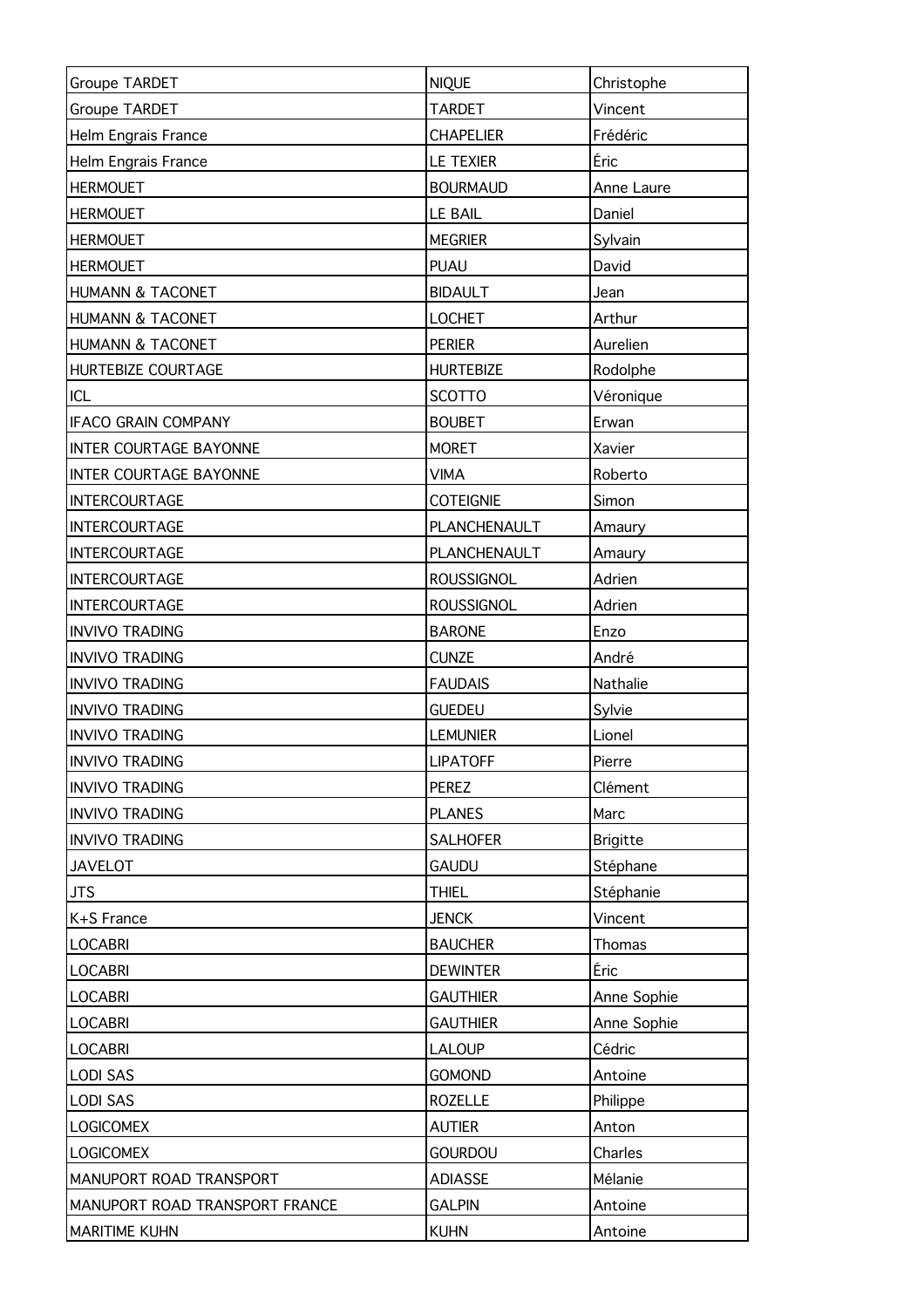| Maritime Kuhn                     | <b>KUHN</b>       | Arnaud         |
|-----------------------------------|-------------------|----------------|
| <b>MARMEDSA</b>                   | <b>ABDELLATIF</b> | Mohamed        |
| <b>MARMEDSA</b>                   | <b>BOURHIT</b>    | Youssef        |
| <b>MARMEDSA</b>                   | <b>DEROI</b>      | Nicolas        |
| MENGUY CÉRÉALES COURTAGE          | <b>MENGUY</b>     | Mickaël        |
| <b>MIDGULF International</b>      | <b>BEREZOVSKA</b> | Kateryna       |
| <b>MIDGULF International</b>      | <b>BEREZOVSKA</b> | Kateryna       |
| <b>MIDI AGREAGE</b>               | <b>VILLEMUR</b>   | Daniel         |
| <b>MILLENIS</b>                   | <b>CAILLAUD</b>   | Jean-Marc      |
| <b>MLC Courtage</b>               | <b>LACROIX</b>    | Morgane        |
| <b>NEBULON</b>                    | VADATURSKYY       | Andriy         |
| Négoce Agricole Centre Atlantique | <b>AIMAR</b>      | Simon          |
| NPRC / ELV Transport Fluvial      | <b>KROOS</b>      | Henk           |
| <b>OCÉALIA</b>                    | <b>ALLARD</b>     | Pierre-Antoine |
| <b>OCÉALIA</b>                    | <b>BARBOTEAU</b>  | Barbara        |
| <b>OCÉALIA</b>                    | <b>BARRIÈRE</b>   | Alexandre      |
| <b>OCÉALIA</b>                    | <b>CLISSON</b>    | Marine         |
| <b>OCÉALIA</b>                    | COUTINEAU         | Antoine        |
| OCÉALIA                           | DELAVERGNE        | Jean-Michel    |
| <b>OCÉALIA</b>                    | <b>FERRARI</b>    | Simon          |
| <b>OCÉALIA</b>                    | <b>MERLE</b>      | Philippe       |
| <b>OCÉALIA</b>                    | <b>MONTASTIER</b> | Valérie        |
| <b>OCÉALIA</b>                    | PESQUET           | Thibault       |
| ORGANIC FEDERATION OF UKRAINE     | MILOVANOV         | Eugene         |
| <b>PERKINELMER</b>                | <b>MENET</b>      | Cristina       |
| Phosagro France                   | <b>ROBINET</b>    | Loic           |
| PORT ATLANTIQUE LA ROCHELLE       | <b>HAGERTY</b>    | Patricia       |
| <b>PREMs</b>                      | <b>REYDANT</b>    | Philippe       |
| RÉGIORAIL France                  | <b>BELLAYER</b>   | Sylvain        |
| ROQUETTE FRERES                   | SONNEVILLE        | Delphine       |
| SAO CEREALES                      | <b>MEUNIER</b>    | Jérome         |
| SARL DE COURTAGE OLIVIER CRAMPE   | <b>CRAMPE</b>     | Olivier        |
| <b>SARRION - TRANS CEREALES</b>   | CHESNEAU          | Philippe       |
| <b>SARRION - TRANS CEREALES</b>   | <b>DOLBEAU</b>    | Jean-François  |
| <b>SARRION - TRANS CEREALES</b>   | <b>MARTINEAU</b>  | Thierry        |
| <b>SARRION - TRANS CEREALES</b>   | <b>SARRION</b>    | Franck         |
| <b>SARRION - TRANS CEREALES</b>   | <b>SARRION</b>    | Sarah          |
| SAS BZ PULSES                     | <b>THIERRY</b>    | Quentin        |
| SAS DELAROCHE LEBON               | <b>DUGAST</b>     | Guillaume      |
| SAS DELAROCHE LEBON               | <b>GELEBART</b>   | Blandine       |
| SAS DELAROCHE LEBON               | LE POULCHASSE     | Hervé          |
| SAS DELAROCHE LEBON               | <b>TERRASSE</b>   | Olivier        |
| <b>SAS EMMAX</b>                  | <b>DAMOUR</b>     | François       |
| <b>SCA TERRE ATLANTIQUE</b>       | <b>CORDONNIER</b> | Christian      |
| SCA TERRE ATLANTIQUE              | <b>CORDONNIER</b> | Christian      |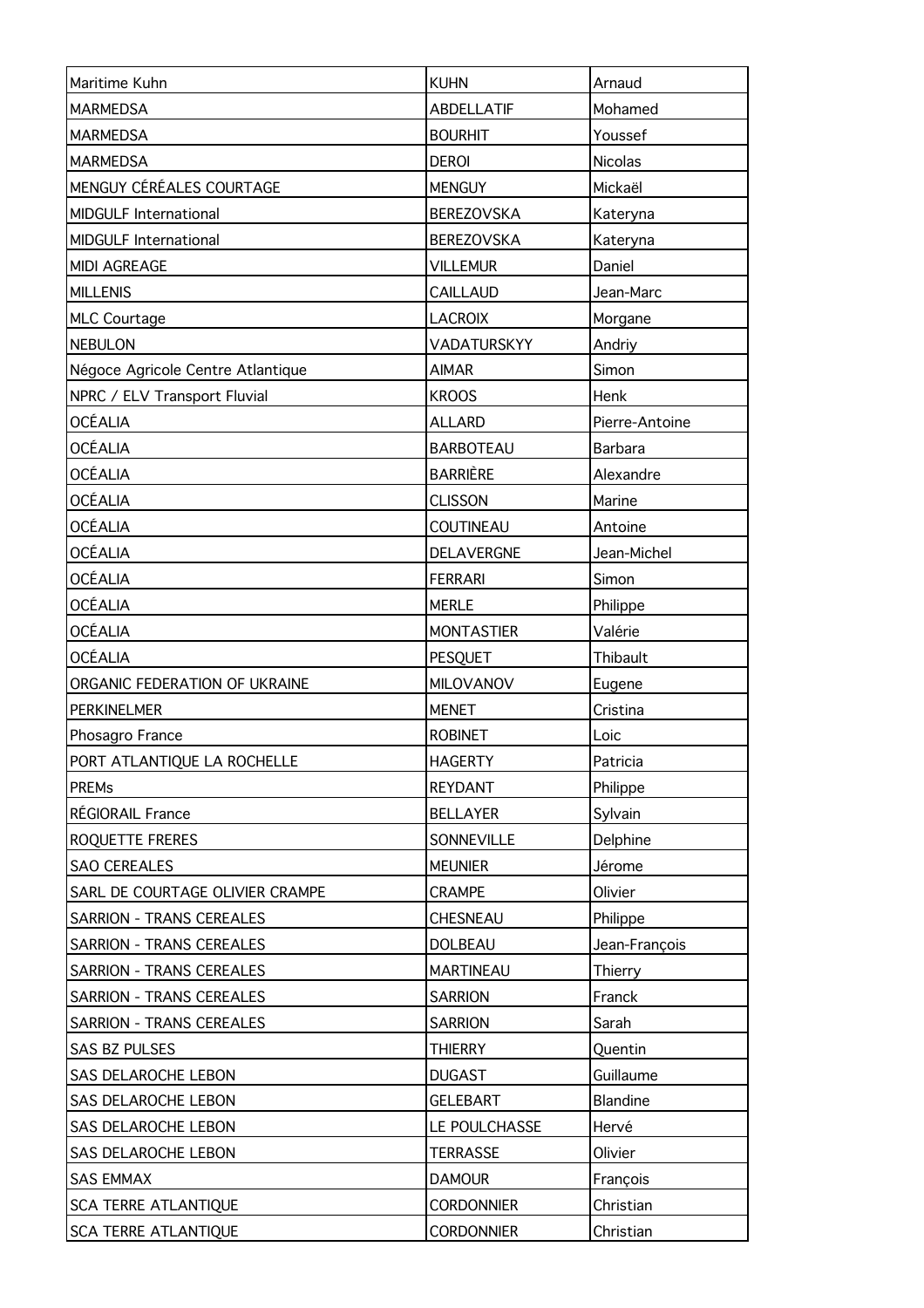| <b>SCA TERRE ATLANTIQUE</b>        | DE TEMMERMAN       | Olivier       |
|------------------------------------|--------------------|---------------|
| SCA TERRE ATLANTIQUE               | <b>LECLUSELLE</b>  | Benoît        |
| <b>SCA TERRE ATLANTIQUE</b>        | <b>VILLAUME</b>    | Mathieu       |
| SEA INVEST / MONTOIR BULK TERMINAL | <b>BERTHELOT</b>   | Stéphane      |
| SEA-INVEST SHIPPING AGENCY         | <b>LARHANT</b>     | Patrice       |
| SEA-INVEST SHIPPING AGENCY         | <b>LARHANT</b>     | Patrice       |
| SEA-INVEST SHIPPING AGENCY         | <b>MEJEAN</b>      | Eric          |
| <b>SEA-INVEST SHIPPING AGENCY</b>  | <b>MEJEAN</b>      | Eric          |
| <b>SENALIA UNION</b>               | <b>CHARVILLAT</b>  | Alain         |
| <b>SENALIA UNION</b>               | KINDELBERGER       | Gilles        |
| <b>SERAIN</b>                      | <b>DREYFUS</b>     | Jean Pierre   |
| <b>SERVITAC</b>                    | <b>DAUZOU</b>      | Daniel        |
| <b>SERVITAC</b>                    | <b>PENSEC</b>      | Gilles        |
| SGS                                | <b>DURET</b>       | Laurent       |
| <b>SGS FRANCE</b>                  | LE BLEVENEC        | Franck        |
| <b>SGS France</b>                  | LE GUENNEC         | Philippe      |
| <b>SGS France</b>                  | <b>LEGRAS</b>      | Pierre        |
| <b>SGS France</b>                  | <b>RIMBAUD</b>     | Pascal        |
| <b>SGS France</b>                  | <b>SAFRA</b>       | Inès          |
| <b>SGS France</b>                  | VEILLEPEAU         | Didier        |
| <b>SGS France</b>                  | <b>VIVANCOS</b>    | Bertrand      |
| SICA ATLANTIQUE                    | <b>HAMON</b>       | Sébastien     |
| <b>SICA ATLANTIQUE</b>             | <b>HURÉ</b>        | Pierre-Jean   |
| SICA ATLANTIQUE                    | <b>JENSONNY</b>    | Joelle        |
| SICA ATLANTIQUE                    | <b>LAUNAY</b>      | Luce          |
| SICA ATLANTIQUE                    | <b>MATHIEU</b>     | Nathalie      |
| SICA_ATLANTIQUE                    | <b>MOREAU</b>      | Sophie        |
| <b>SICA ATLANTIQUE</b>             | <b>POUDEVIGNE</b>  | Vincent       |
| <b>SICA ATLANTIQUE</b>             | RENAUDEAU          | Jean-Luc      |
| <b>SICA ATLANTIQUE</b>             | SCOZZARO           | Philippe      |
| SICA ATLANTIQUE                    | <b>THIBAUDEAU</b>  | Patrice       |
| SIGMA COURTAGE                     | <b>BATELIER</b>    | Sébastien     |
| <b>SIMDAG</b>                      | DE CHASSEVAL       | Antoine       |
| <b>SISP</b>                        | <b>RINALDI</b>     | Mario         |
| SLB / CFGEDIS GROUP                | <b>DECOMBREDET</b> | Pierre        |
| <b>SOCAC</b>                       | CHANCÉ             | Jean-Marie    |
| SOCOMAC                            | <b>DAVY</b>        | Anie          |
| SOCOMAC                            | <b>DEBERT</b>      | Francis       |
| SOCOMAC                            | <b>FRANÇOIS</b>    | Sophie        |
| SOCOMAC                            | <b>HAMON</b>       | Olivier       |
| SOCOMAC                            | <b>METIVIER</b>    | Jean Pierre   |
| SOCOMAC                            | <b>MOSQUERON</b>   | Yann          |
| SOCOMAC                            | <b>RABU</b>        | Jean-François |
| SOGEBRAS                           | <b>LAMARE</b>      | <b>Bruno</b>  |
| SOJAM                              | <b>EYMARD</b>      | Sylvain       |